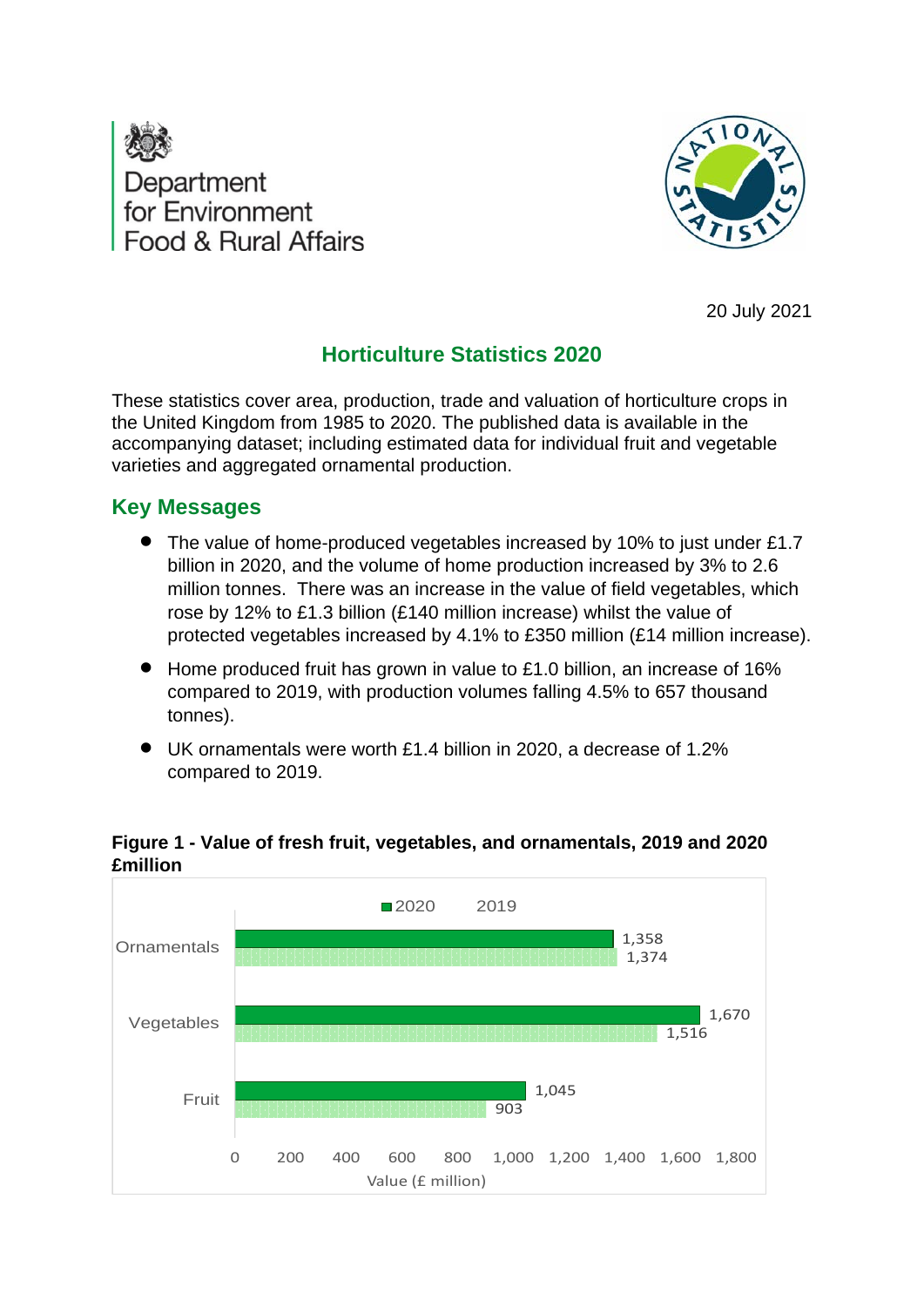# <span id="page-1-0"></span>**Contents**

| Figure 1 - Value of fresh fruit, vegetables, and ornamentals, 2019 and 2020 |  |
|-----------------------------------------------------------------------------|--|
|                                                                             |  |
|                                                                             |  |
|                                                                             |  |
|                                                                             |  |
|                                                                             |  |
|                                                                             |  |
| 1.1                                                                         |  |
| 1.2                                                                         |  |
| 1.3                                                                         |  |
|                                                                             |  |
| 2.1                                                                         |  |
|                                                                             |  |
|                                                                             |  |
|                                                                             |  |
|                                                                             |  |
|                                                                             |  |
|                                                                             |  |
|                                                                             |  |
|                                                                             |  |
|                                                                             |  |
|                                                                             |  |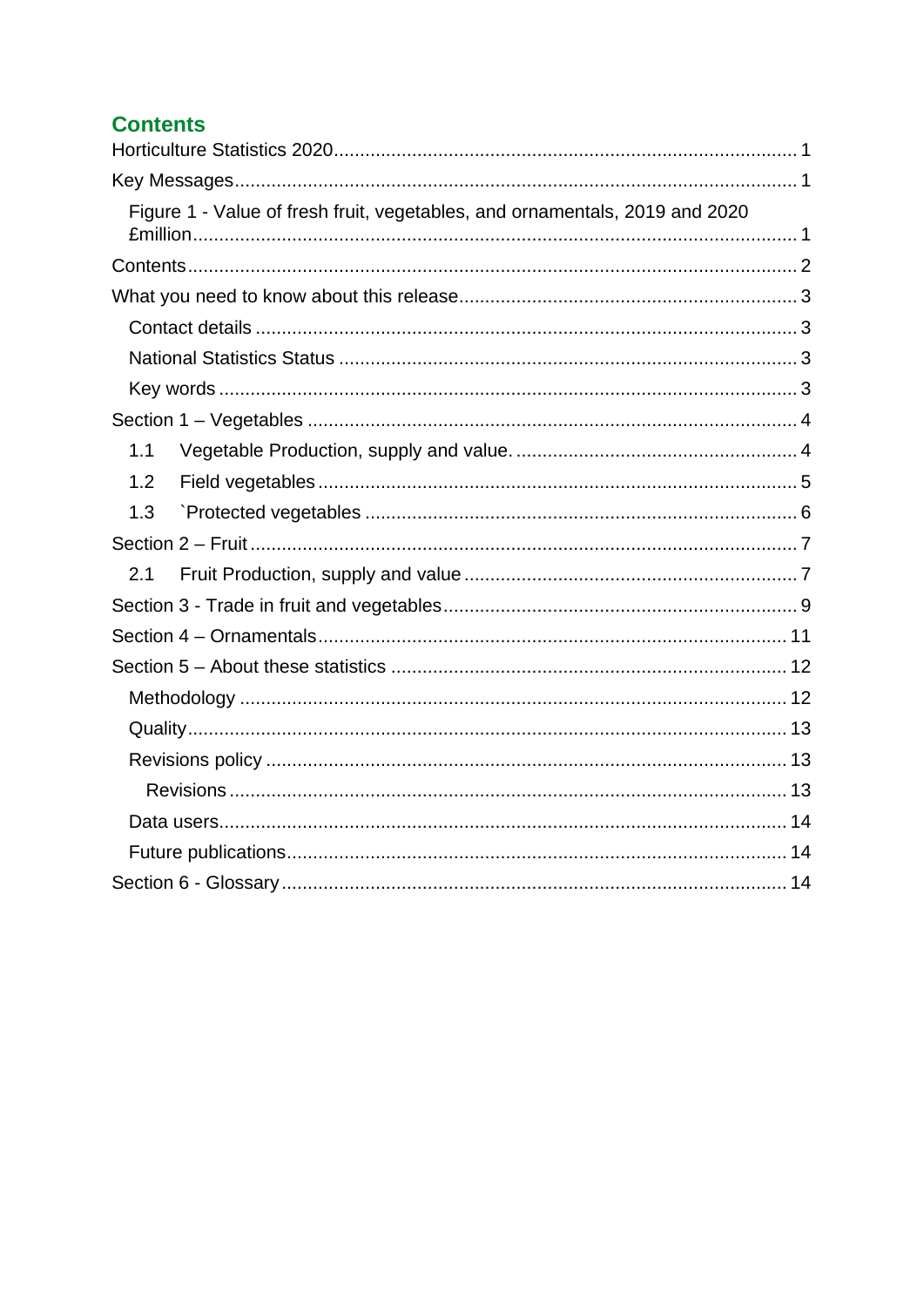## <span id="page-2-0"></span>**What you need to know about this release**

This section ensures any important information is clearly explained so users do not misunderstand the data.

### <span id="page-2-1"></span>**Contact details**

Responsible statistician: Lisa Brown Email: crops-statistics@defra.gov.uk Media enquiries: 0330 041 6560 Public enquiries: 020 802 66340

### <span id="page-2-2"></span>**National Statistics Status**

National Statistics are produced to high professional standards. They undergo regular quality assurance reviews to ensure that they meet customer needs. They are produced free from any political interference.

The continued designation of these statistics as National Statistics was confirmed in 2014 following a compliance check by the UK Statistics Authority (now the Office for Statistics Regulation) against the Code of Practice for Statistics.

Since the last review of these statistics in 2014, we have continued to comply with the Code of Practice for Statistics, and have made improvements including:

• Following user feedback, we have now produced a new hops dataset which includes all available data from 2010 onwards (see table 26 in the dataset).

For general enquiries about National Statistics, contact the National Statistics Public Enquiry Service:

Tel: 0845 601 3034

Email: [info@statistics.gov.uk.](mailto:info@statistics.gov.uk)

You can find National Statistics on the internet [on the Gov.uk](http://www.statistics.gov.uk/) website.

### <span id="page-2-3"></span>**Key words**

- **Home produced –** This relates to fruit, vegetables and ornamentals grown within the UK
- **Field vegetables –** This refers to vegetables grown in the open; including roots, onions, brassicas and legumes
- **Protected vegetables –** This refers to vegetables grown in a protected environment, glasshouse or polythene tunnel; including tomatoes and lettuce.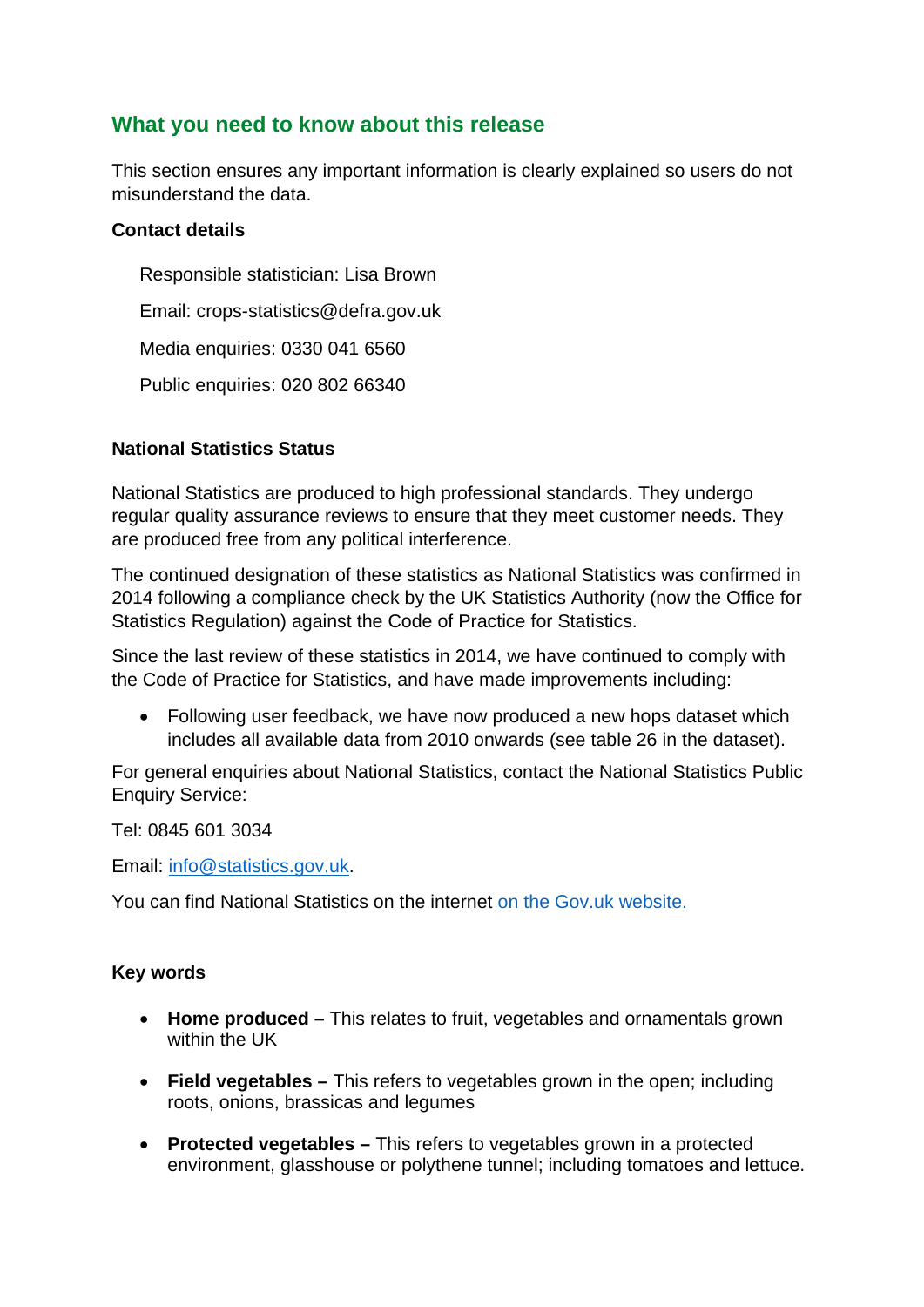# <span id="page-3-0"></span>**Section 1 – Vegetables**

### <span id="page-3-1"></span>**1.1 Vegetable Production, supply and value.**

**Figure 2 Home produced vegetables** 



**Figure 3 Total supply of vegetables**

- Home production increased by 3% to 2.6 million tonnes, the value rose by 10% to £1.7 billion.
- Total supply decreased by 1.4% to 4.7 million tonnes. Imports of vegetables decreased by 7.5% to 2.2 million tonnes and exports also showed a decrease of 25% to 107 thousand tonnes.
- Home production of vegetables contributed to around 56% of the total UK supply in 2020, compared to 53% in 2019.

A very wet winter followed by a very dry spring had a negative effect on all crops, especially on heavy soils which became unworkable. Drought conditions improved toward the end of May. Through July and August, the hot weather and regular showers helped with crop growth across nearly all sectors. Salad crop planting was delayed until the soil conditions improved. Outdoor salad demand decreased due to the loss of the restaurant trade during the first lockdown to slow the spread of COVID-19, although this was slightly mitigated by the hot weather which increased demand for salads in July/August. The lockdown generally increased the demand of fresh vegetables (excluding salads), although profit margins were tighter and production costs increased (e.g. implementing social distancing measures for staff).

Brassica yields increased with the help of the wet Autumn, and most sectors saw an increase in the winter planted area due to higher retail demand. Calabrese (broccoli) production increased by 31% in 2020 to 84 thousand tonnes (64 thousand tonnes in 2019), with a 19% increase in value to £85 million (£71 million in 2019). The planted area increased by 25% to 8.8 thousand hectares (7 thousand hectares in 2019) and a 14% reduction in the market price to £1.35 per kg. Cauliflower production increased by 13% to 101 thousand tonnes (90 thousand tonnes in 2019), with a 37% increase in value to £78 million (£57 million in 2019). The planted area increased by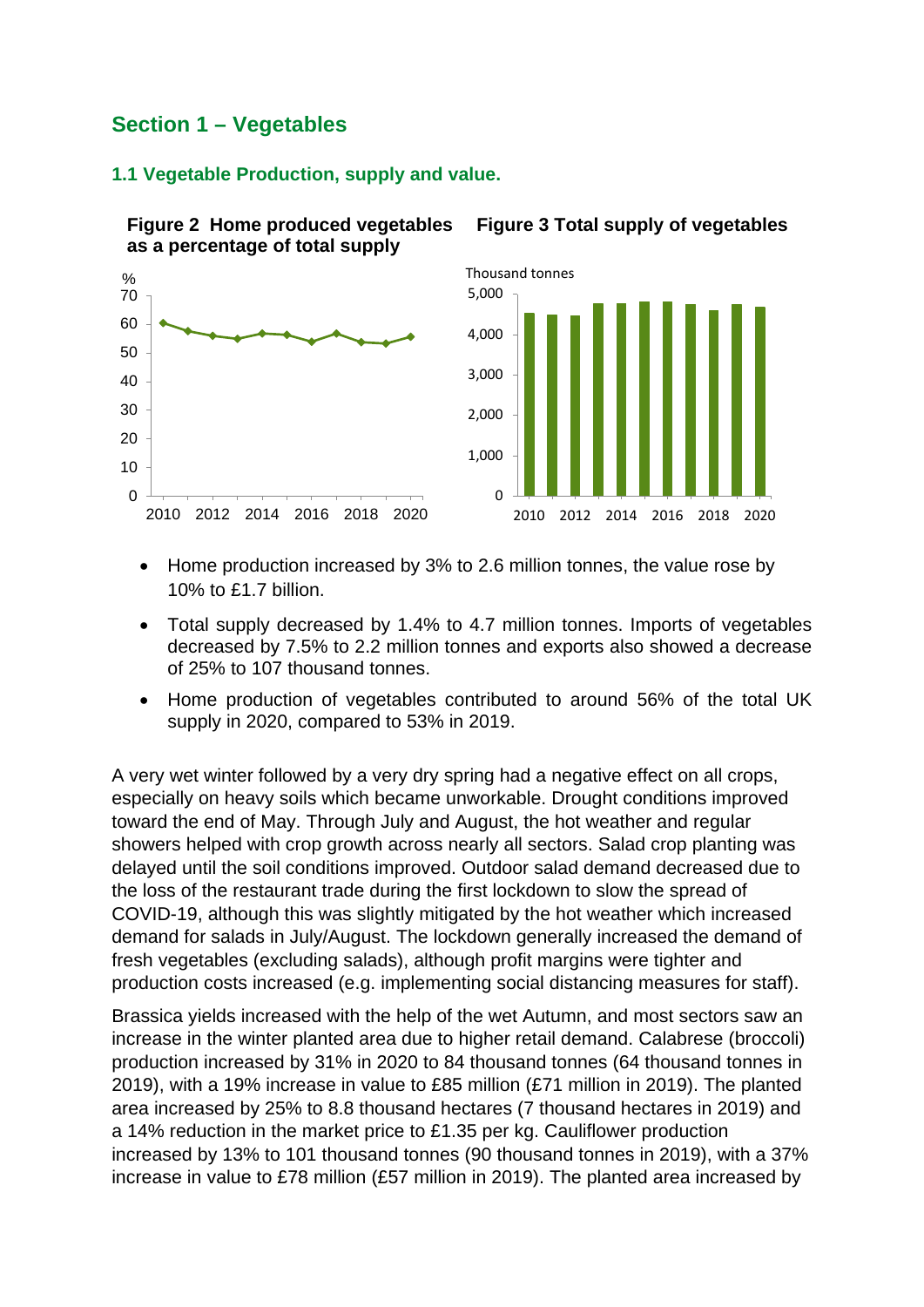7% to 9.9 thousand hectares (9.3 thousand hectares in 2019) and a 21% increase in the market price to 90p per head.

The 2020 carrot season finished early after the challenging growing conditions, with some crops resown after original losses. Again, the summer mix of weather helped yields maintain a reasonable level, reducing by 2.9% to 68 tonnes per hectare (70 tonnes per hectare in 2019). Production was down 4.5% at 784 thousand tonnes (821 thousand tonnes in 2019) with a 6.2% increase in value to £185 million (£175 million in 2019).

### <span id="page-4-0"></span>**1.2 Field vegetables**

**Figure 4 Value of field vegetables**



- Field vegetables increased in value by 12% to £1.3 billion in 2020.
- Production at 2.3 million tonnes was an increase of 3.4% on 2019. The area used for field vegetables increased by 3.2% to 118 thousand hectares.
- See tables 11 to 13 in the dataset for individual crop details of area, production and value for field vegetables.

| <b>Calendar Year</b>               |     |     | 2016 2017 2018 2019 2020 % Diff     |         |        |          |
|------------------------------------|-----|-----|-------------------------------------|---------|--------|----------|
|                                    |     |     |                                     |         | (prov) |          |
| <b>Value</b> $(E \text{ million})$ |     |     | 1,035 1,094 1,106 1,180 1,320 11.8% |         |        |          |
| <b>Production</b> (million tonnes) | 2.3 | 2.4 |                                     | 2.2 2.3 |        | 2.3 3.4% |

#### **Table 1: Field vegetable total value and production**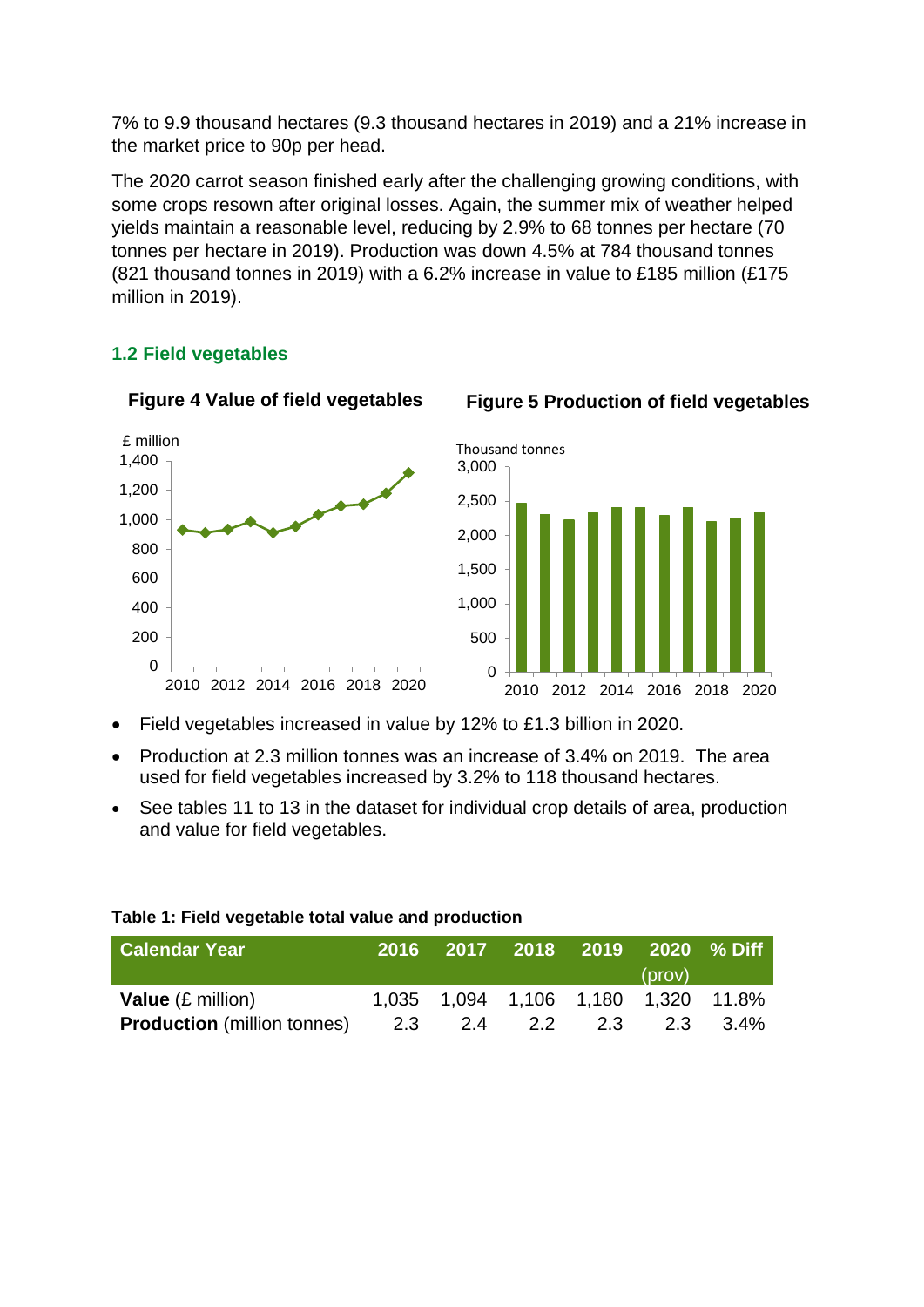#### <span id="page-5-0"></span>**1.3 `Protected vegetables**



- The value of protected vegetables increased by 4.1% in 2020 to £350 million.
- Production of protected vegetables fell by 0.3% in 2020 to just below 270 thousand tonnes, with the area used increasing by 9.3%, at 874 hectares. This is the fifth year in a row where protected vegetable production has fallen since peak production in 2015 at 310 thousand tonnes.
- See tables 14 and 15 in the dataset for individual crop details of area, production and value for protected vegetables.

#### **Table 2: Protected vegetable total value and production**

| <b>Calendar Year</b>                                     | <b>2016</b> |      | 2017 2018 2019 |      | -2020<br>(prov)         | % Diff   |
|----------------------------------------------------------|-------------|------|----------------|------|-------------------------|----------|
| <b>Value</b> (£ million)<br><b>Production (Thousand)</b> | .320        | .318 | -319           | -336 | 350                     | $4.1\%$  |
| Tonnes)                                                  | 304.7       |      |                |      | 290.0 274.4 270.4 269.7 | $-0.3\%$ |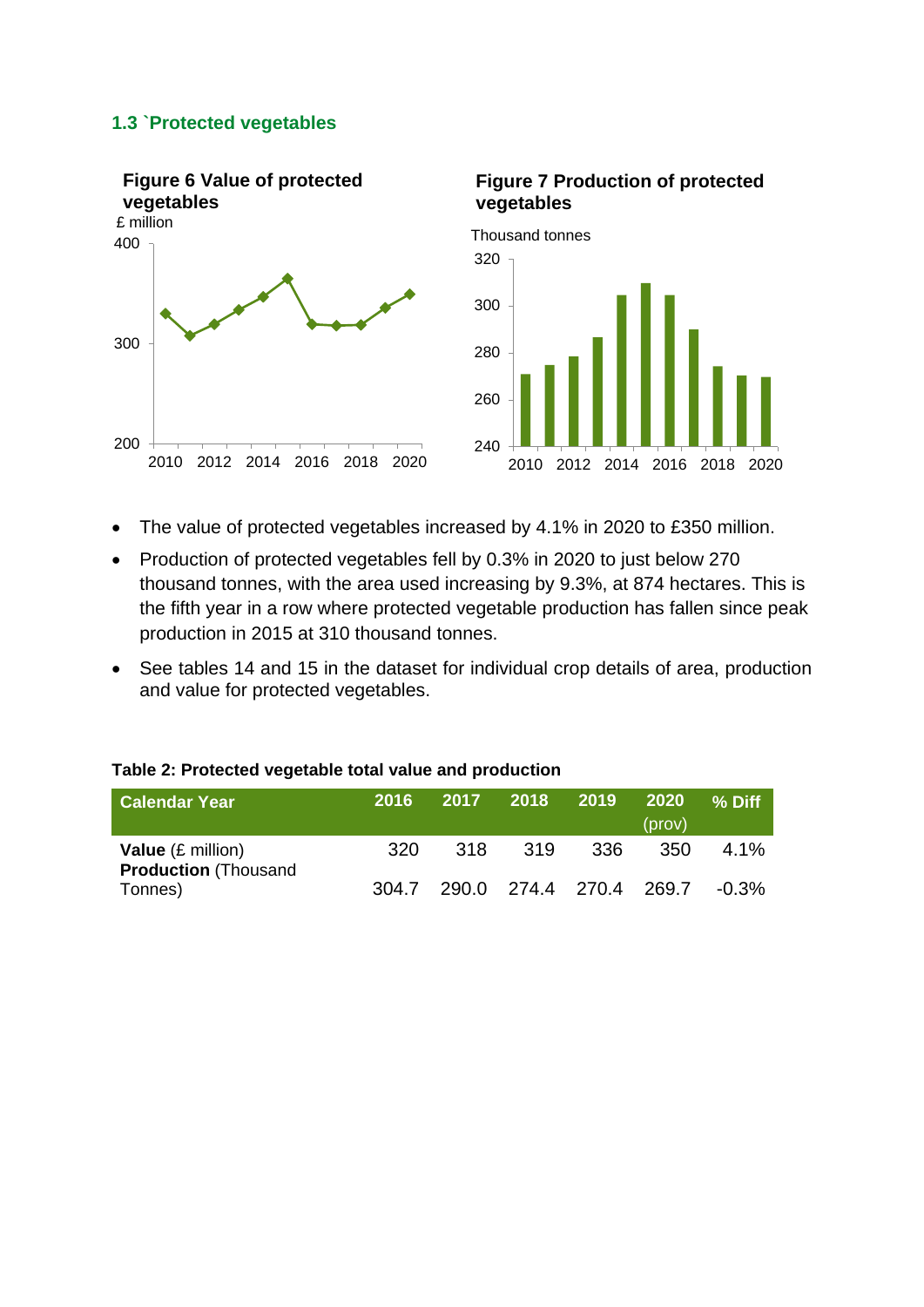## <span id="page-6-0"></span>**Section 2 – Fruit**

### <span id="page-6-1"></span>**2.1 Fruit Production, supply and value**

0 10 20 30 40 50 60 70 2010 2012 2014 2016 2018 2020 % **Figure 8 Home produced fruit as a percentage of total supply**

### **Figure 9 Total supply of fruit**



- The trend of early bud and flower development seen in recent years continued in 2020 with the warmer than average winter. This continued though the hot summer and crops were harvested a week or more earlier than the long-term trend. Some orchard fruit had issues with the frequent rains and some waterlogging/flooding occurred in the first quarter of the year, resulting in both root and tree death in the latter part of the year when the hot weather returned.
- Home production contributed 16% of the total UK supply of fruit in 2020, remaining similar to 2019 (see table 2 and 10 in the dataset).
- Fruit production fell by 4.5% to 657 thousand tonnes. The area total for fresh fruit in 2020 fell by 2.8% to 34 thousand hectares when compared to 2019 (see table 4 in the dataset).

| <b>Calendar Year</b>                                    |     | 2016 2017 2018 2019 |     |         | (prov)          | $\frac{1}{2020}$ % Diff |
|---------------------------------------------------------|-----|---------------------|-----|---------|-----------------|-------------------------|
| <b>Value</b> (£ million)<br><b>Production (Thousand</b> | 699 | 746 800             |     |         | 903 1.045 15.7% |                         |
| tonnes)                                                 | 765 | 750 -               | 731 | 688 657 |                 | $-4.5\%$                |

#### **Table 3: Fruit total value and production**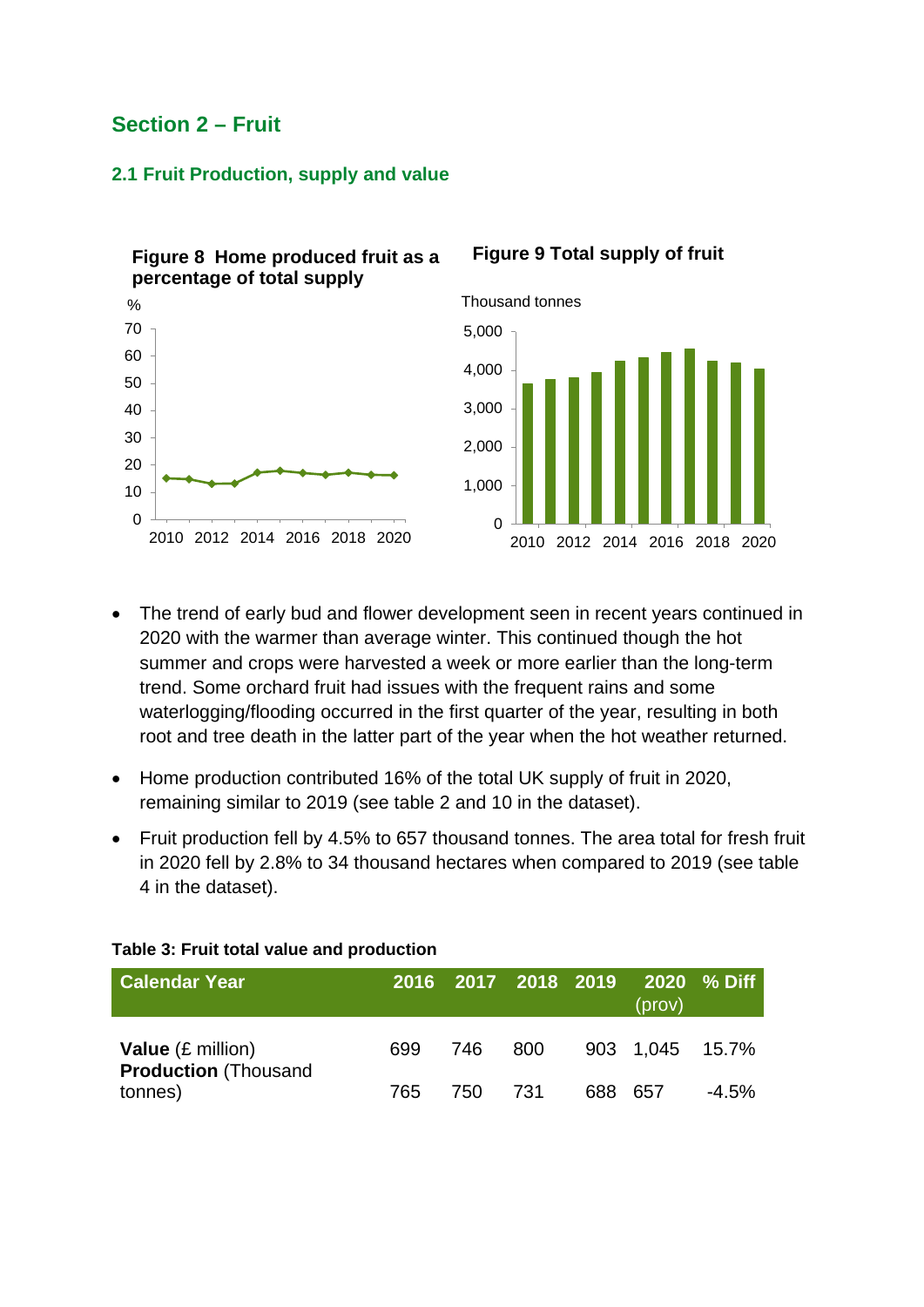

**Figure 10 Value of fruit**

- The value of fruit in 2020 was just over £1 billion for the first time, up 16%. The value of fruit grown in the open accounted for the bulk of this at £993 million, an increase of 17%, whereas Glasshouse fruit decreased by 3.8% to £51 million.
- Bramley orchards had a good year with favourable growing conditions and the later summer rains helped with crop size and better than expected yields. The 2020 harvest was early, but demand was strong due to poor yield in 2019 and resulting low stocks. Prices saw a 50% increase year-on-year with an average marketed price of £1.44 per kg. Production increased by 15% to 92 thousand tonnes, value increased by 93% to £81m and yields were 37.4 tonnes per hectare, a 52% increase.
- The raspberry crop continues to move towards the pot grown sector. The mild winter helped the early crop but the variable weather later in August meant those yields were lower than usual. The 2020 crop showed a reduction in value of 14% at £133m, production was 13% lower at 15 thousand tonnes with an overall average yield of just over 10 tonnes per hectare, a 15% decrease.
- The value of orchard fruit increased by 23% to £340m and soft fruit increasing by 14% to £653m. The value of dessert apples increased by £16m to £158m in 2020, an 11% increase on 2019. Meanwhile the value of pears showed a 13% decrease to £20m.
- Total supply of fruit fell by 3.7% to 4 million tonnes in 2020, home production falling by 4.5% and imports by 3% together with a 9.3% increase in exports.
- See tables 4 to 6 in the dataset for individual crop details of area, production and value for fruit.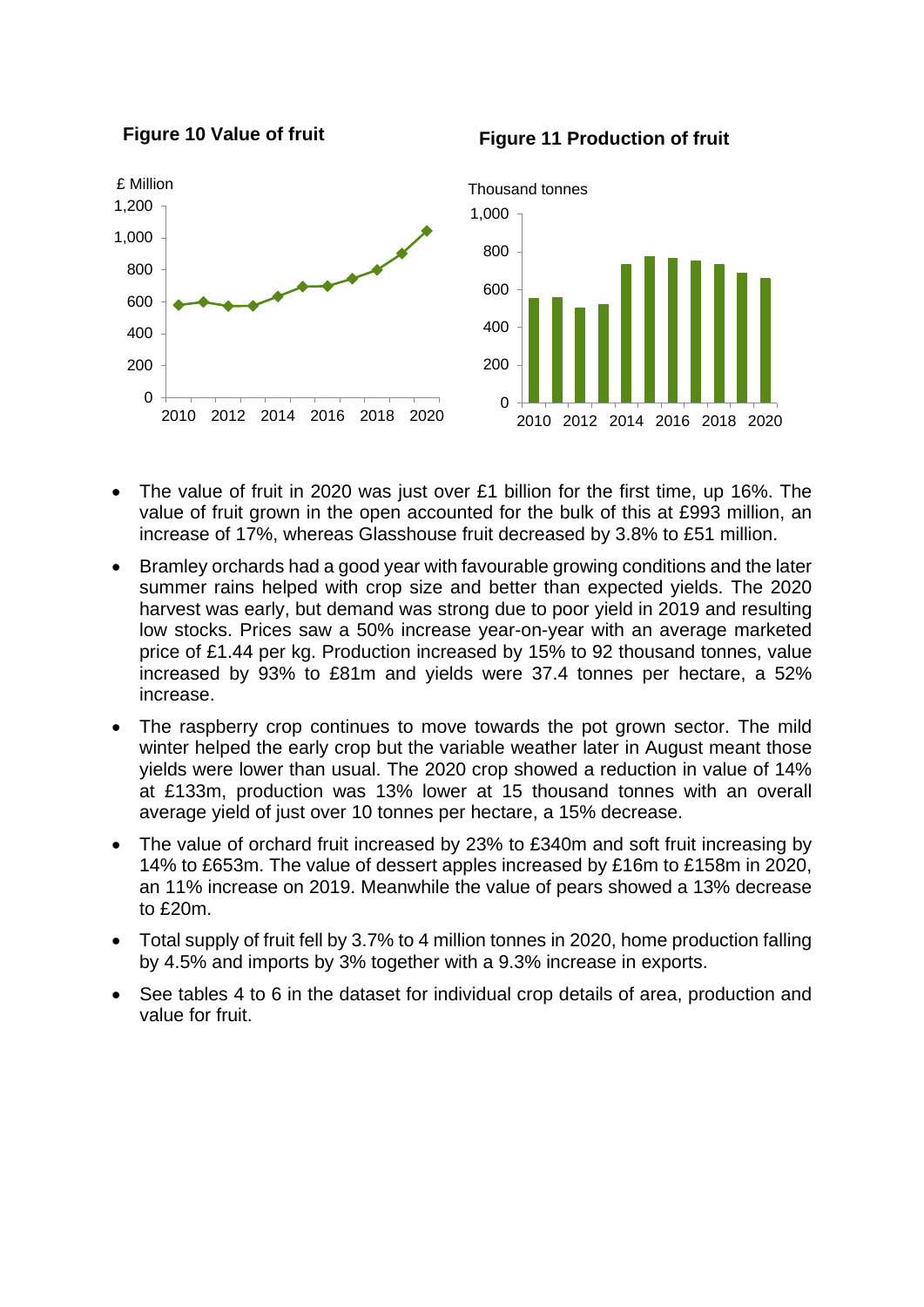

# <span id="page-8-0"></span>**Section 3 - Trade in fruit and vegetables**



### **Table 4 Fruit and vegetable trade values and volumes**

| <b>Calendar Year</b>                       | 2016  | 2017  | 2018  | 2019  | 2020<br>(prov) | % Diff  |
|--------------------------------------------|-------|-------|-------|-------|----------------|---------|
| <b>Imports value</b> $(E \text{ million})$ |       |       |       |       |                |         |
| Veg Imports                                | 2,313 | 2,404 | 2,468 | 2,576 | 2,519          | $-2.2%$ |
| <b>Fruit Imports</b>                       | 3,617 | 3,840 | 3,786 | 3,900 | 3,934          | 0.9%    |
| <b>Exports value (£ million)</b>           |       |       |       |       |                |         |
| <b>Veg Exports</b>                         | 109   | 110   | 130   | 129   | 111            | $-14%$  |
| <b>Fruit Exports</b>                       | 112   | 151   | 156   | 156   | 184            | 18%     |
|                                            |       |       |       |       |                |         |
|                                            |       |       |       |       |                |         |
| <b>Calendar Year</b>                       | 2016  | 2017  | 2018  | 2019  | 2020<br>(prov) | % Diff  |
|                                            |       |       |       |       |                |         |
| Imports ('000 tonnes)<br>Veg Imports       | 2,369 | 2,184 | 2,268 | 2,356 | 2,180          | $-7.5%$ |
| <b>Fruit Imports</b>                       | 3,847 | 3,984 | 3,661 | 3,657 | 3,549          | $-3.0%$ |
| <b>Exports ('000 tonnes)</b>               |       |       |       |       |                |         |
| Veg Exports                                | 155   | 129   | 145   | 143   | 107            | $-25%$  |

Source: HMRC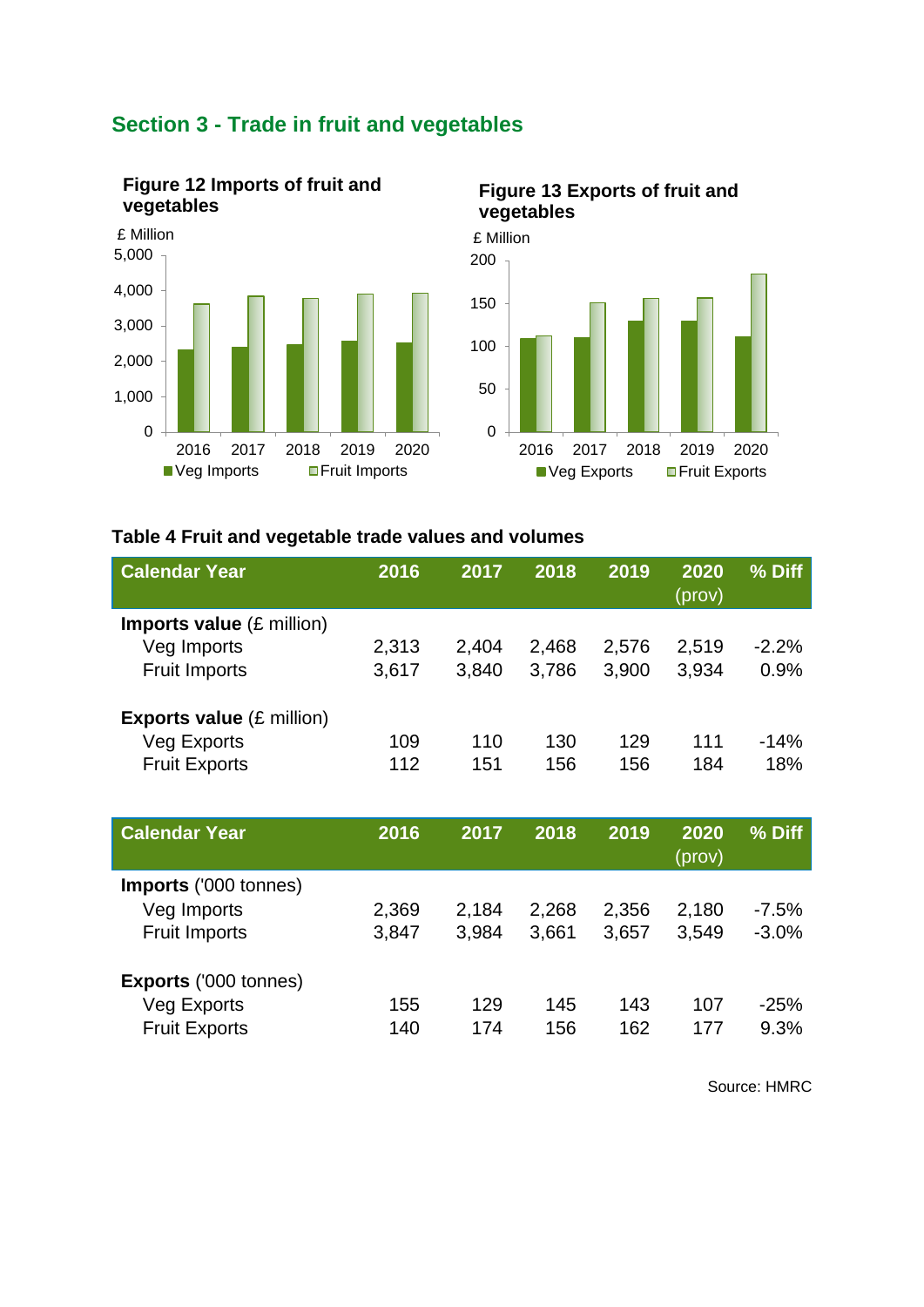- Vegetable exports (including re-exports) were worth £111 million in 2020, 14% lower than 2019 whilst volume decreased by 25% to 107 million tonnes.
- Vegetables imports cost just over £2.5 billion in 2020, a 2.2% decrease on 2019 with volumes decreasing by 7.5% at 2.2 million tonnes.
- Fruit exports (including re-exports) were worth £184 million in 2020, a 18% increase on 2019 the highest export value on record. Volumes of exports rose by 9.3% to 177 thousand tonnes.
- Fruit imports cost £3.9 billion in 2020, a 0.9% increase on 2019 with volumes decreasing by 3% at 3.5 million tonnes.

### **Imports to the UK by country of fruit and vegetables**

4.6% 4.7% 5.1% 25% 33% Morocco Irish Republic **Germany Netherlands** Spain **country as percentage of total value**

**Figure 14 Vegetable imports by** 

### **Figure 15 Fruit imports by country as percentage of total value**



#### **Figure 16 Vegetable exports by country as percentage of total value**



#### **Figure 16 Vegetable exports by country as percentage of total value**

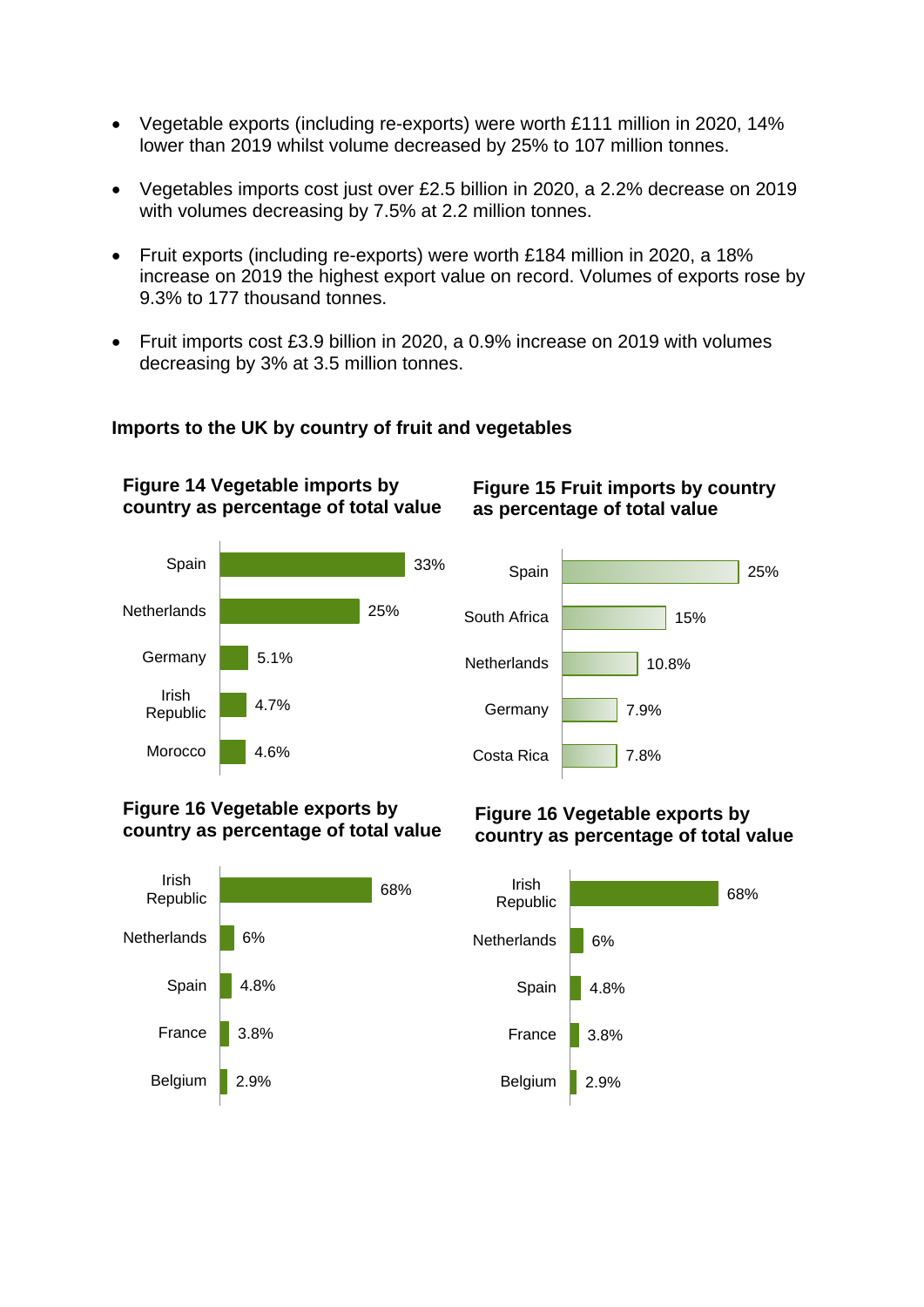- The three key imported vegetables were tomatoes, onions and lettuce. Most onion, tomatoes and sweet pepper imports came from Spain the Netherlands and the Irish Republic.
- The three key imported fruit were bananas (Colombia and Costa Rica), grapes (South Africa and Spain) and other soft fruit (Spain and Peru).

## <span id="page-10-0"></span>**Section 4 – Ornamentals**

- Ornamental plants and flowers were worth £1.4 billion in 2020, a decrease of 1.2%. The ornamental industry had a difficult start to the year facing a particularly difficult time at the start of the first lockdown with coronavirus related restrictions causing garden centres to close during the critical selling period of the marketing year. Nurseries changed selling strategies where possible to include online sales, home deliveries and click and collect orders, many using these methods for the first time. Some lost sales were recovered later in the year when demand increased, and growers produced faster growing plants to replenish the earlier losses.
- Hardy ornamental stock increased in value by 1.4% to £950 million in 2020.
- The pot plant sector decreased by 11% to £283 million.
- Flowers and bulbs showed a 3.9% increase in value to an estimated £124 million.

|                                                                      |       |       | £ million |       |                |          |
|----------------------------------------------------------------------|-------|-------|-----------|-------|----------------|----------|
| <b>Calendar Year</b>                                                 | 2016  | 2017  | 2018      | 2019  | 2020<br>(prov) | % Diff   |
| <b>Flowers and Bulbs</b>                                             | 93    | 130   | 122       | 119   | 124            | 3.9%     |
| <b>Pot Plants</b><br><b>Hardy Ornamental Nursery</b><br><b>Stock</b> | 305   | 299   | 307       | 317   | 283            | $-10.6%$ |
|                                                                      | 892   | 934   | 910       | 937   | 950            | 1.4%     |
| <b>UK Total:</b>                                                     | 1,290 | 1,363 | 1,339     | 1,374 | 1,358          | $-1.2%$  |

#### **Table 5 Value of ornamentals**

- The value of ornamental imports cost £1.2 billion, a 4.1% fall on 2018.
- Exports of ornamentals were worth £68 million in 2020, an 11% decrease on 2019 (see tables 23 and 24 in the dataset for more details on imports and exports of ornamentals).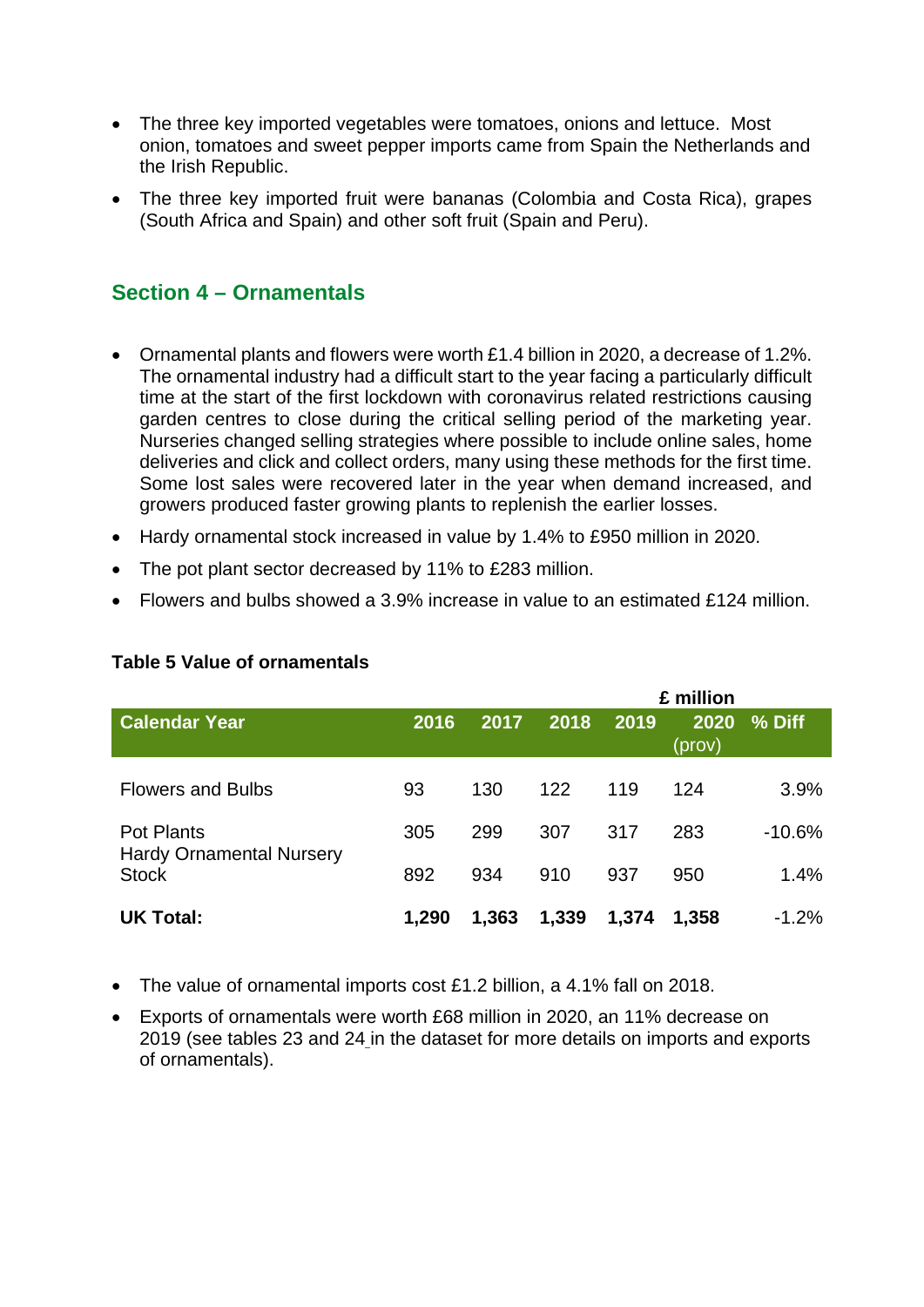# <span id="page-11-0"></span>**Section 5 – About these statistics**

#### <span id="page-11-1"></span>**Methodology**

Data presented in Horticulture Statistics publication are at United Kingdom level only.

For England and Wales, an external provider collects data on area, yield and production for Defra under contract. The members of the Fruit Crop Intelligence Committees were contacted individually for their information. The ADAS Fruit Key Convenor made direct contact with individual growers, Producer Organisations, ADAS colleagues, independent consultants, propagators and cider makers to gather confidential information on top fruit planting, grubbing and yields. This combination of the confidential information and the output of the Crop Intelligence Committee members has given a high level of assurance for the data collection methodology and summary data. For the field vegetables sector, the contractor continued to maintain our increased network of industry contacts and gained further additional key contacts, particularly in the South-West. These contacts cover key individual producers, packers and consultants, in all key vegetable sectors. For the ornamentals sector the contractor contacted a broad grower base that covers all sectors and targets larger companies, whilst ensuring that growers delivering across all market sectors (landscape, garden centres, DIY stores and retailers) were represented within the data.

For Scotland, the crop area data for fruit, vegetables and ornamentals come from the annual June Census. The latest edition of the Economic Report on Scottish Agriculture (ERSA), compiled by the Rural and Environmental Science and Analytical Services division (RESAS) in the Scottish Government (SG), includes information on the output and value of horticulture. Estimated prices use the previous year's survey data adjusted by latest price data taken from the Glasgow Market price data. Yields and price data for strawberries and blackcurrants are derived from a postal survey of horticultural units. Yield data for other vegetables and orchard fruit uses data collected by Defra for crops grown in England and Wales.

For Northern Ireland, the Agricultural Census, which is an annual sample survey of farmers conducted in June, collects crop area data. Key industry contacts provide representative yield and farm-gate price data. These are compared across sources and against general trends and taking into account wider agronomic and market knowledge of each of the different sectors to ensure the data are credible and representative. Price data take into account the end use of the produce and any price differentials in order to derive a representative weighted annual average price. The volume of output takes into account marketings in each particular year so for crops such as apples where the crop is marketed over two years, it will take into account marketings from two seasons for each particular calendar year. Emphasis is placed on data for the main high value items with mushrooms being the main contributor and driver for horticulture. In this case data are obtained directly from industry and represent 75 per cent of total mushroom production.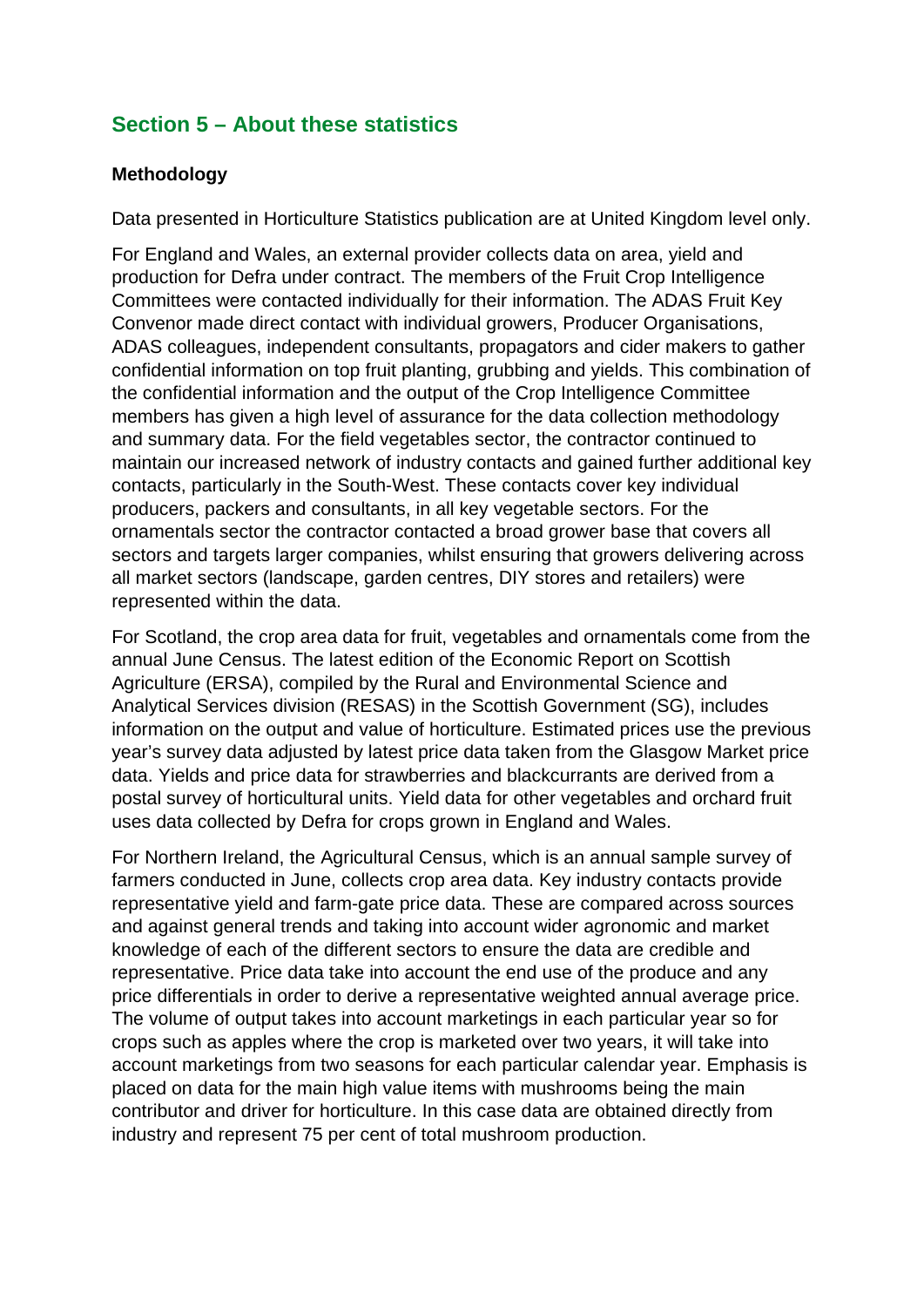Trade data are sourced by Defra through HM Revenue and Customs import and export records. Detailed commodity codes are used to identify specific categories.

Impartial intelligence gathered from a wide range of sources provides the evidence to make the estimates in this document. The associated [meta-data](https://www.gov.uk/government/collections/horticultural-statistics) provides more details.

## <span id="page-12-0"></span>**Quality**

The data are collected and collated along sector lines by specialist horticultural consultants, who are knowledgeable of the crops and various production methods for each sector. Standard operating procedures are in place for collecting and recording the data. In addition to the broad method which sources and compares information from different origins, estimates are compared against other official survey data figures where possible e.g. Defra June Survey. The figures are also checked for consistency and trend analysis against historic data. Quality assurance of the data is carried out by the project manager and a dedicated quality control manager. The list of growers and other contacts is regularly reviewed and maintained to ensure that it is kept up to date. Panel membership relevant to fruit data collection is kept under review to assist maintenance of up to date knowledge of the crops being reported.

In addition, an annual narrative highlighting the main factors that have affected crop areas and harvested production is provided to explain and justify the estimates, including any significant variation in yields, production and shifts in cropping area.

Due to the way in which the data are sourced, it is not possible to calculate standard errors or confidence intervals. The general target coverage in terms of area grown is to obtain cropping information based on at least 80% of the latest Defra published figure for horticulture. For crops where production is more dispersed i.e. grown by a relatively large number of smaller growers, this can be challenging, in such cases, greater reliance is placed on information on sources other than just the key growers.

### <span id="page-12-1"></span>**Revisions policy**

Figures in the statistical notice and datasets for the latest year reported are provisional and subject to revision. We will provide information about any revisions we make to previously published information in the statistical notice, and the associated datasets. Revisions could occur for various reasons, including when data from third parties is unavailable or provisional at the time of publishing.

### <span id="page-12-2"></span>**Revisions**

The 2019 figures are now final estimates. From previously published figures changes made to the trade data, both imports and exports, for fruit, vegetables and ornamentals. This changed the percent of supplies provided by home-grown market.

Following user feedback, we have now produced a new hops dataset which includes all available data from 2010 onwards (see table 26 in the dataset).